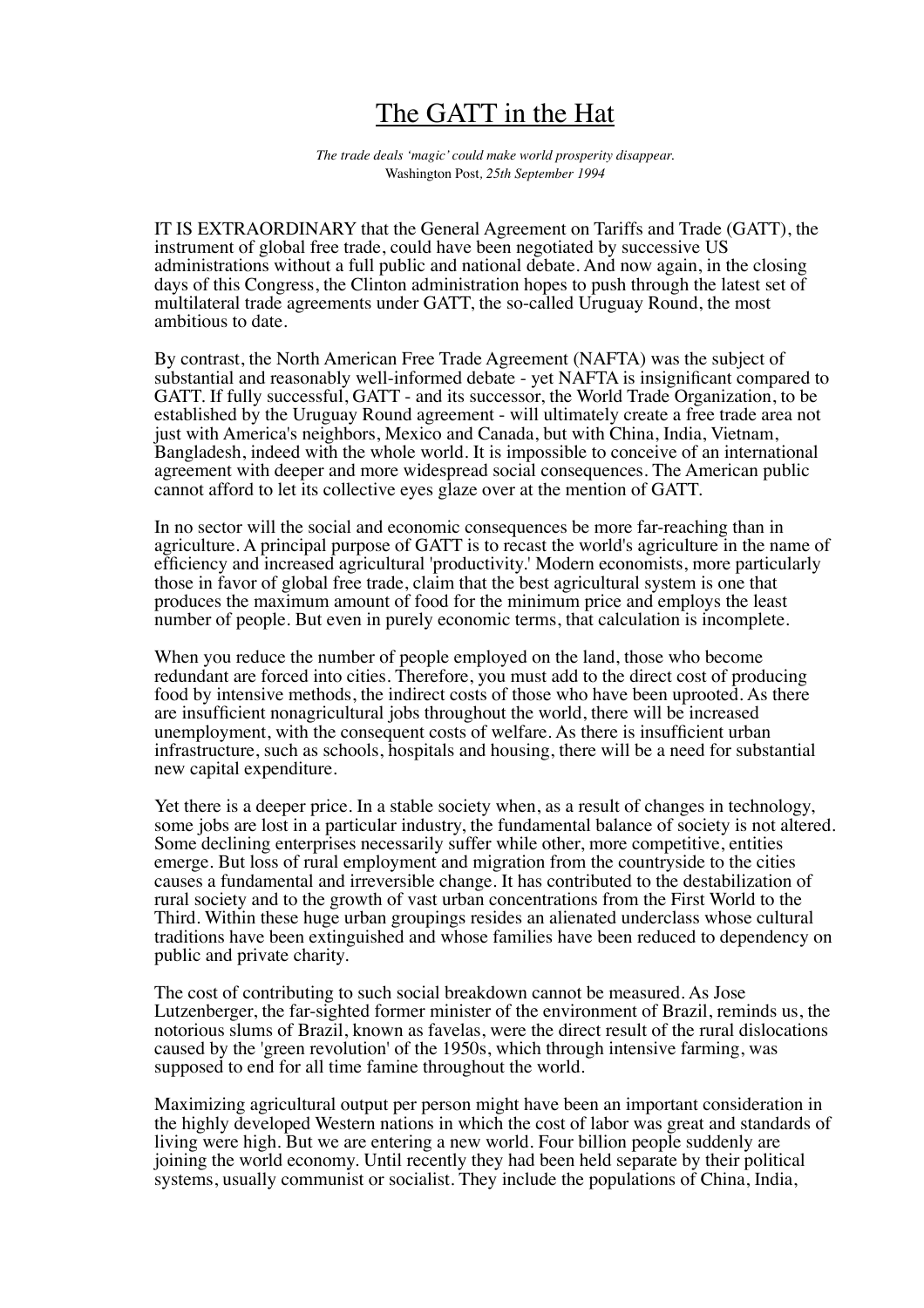Vietnam, Bangladesh and countries of the ex-Soviet Union among others. Their populations are growing fast and it is forecast that they will reach 6.5 billion in 35 years. It is estimated that in the world there are still 3.1 billion people living in the countryside. If GATT succeeds in imposing worldwide the sort of productivity achieved by the intensive agriculture of Canada and Australia, then it is easy to calculate that approximately 2 billion of these people will lose their livelihood. Rural communities throughout the world will be uprooted and swept into urban slums. If many cannot find jobs in an expanded industrial sector, mass migrations of displaced and tragic peoples will follow. They will be the GATT-refugees.

If global change is too vast to contemplate, consider the effects of GATT on one country. Vietnam is typical of the many nations making their first faltering steps toward joining the free world and the global economy. It has a population of 67 million of which 78 per cent live in the countryside (compared to 14.8 per cent in Australia, a major agricultural country). The current version of GATT would drive millions of poor Vietnamese from the fields into urban slums and create deep and long-lasting devastation.

This fundamental flaw in global free trade is understood by the people of many Third World nations, if not in the halls of Congress. In India in March and October 1993 and again in April 1994, for example, hundreds of thousands of demonstrators have publicly opposed GATT.

But GATT is not only of concern to landless Third World peasants. The developed world will suffer GATT-induced stresses of its own, in addition to the need to cope with refugee movements. The principle of global free trade is that anything can be manufactured anywhere in the world to be sold anywhere else. That means that the 4 billion new entrants into the world economy will be in direct competition with the work forces of the developed countries. This massive increase in the supply of extremely cheap labor is taking place at a time when technology can be transferred instantaneously anywhere in the world on the back of a microchip, and capital is free to be invested worldwide wherever the anticipated yields are highest.

Some high tech industries can survive under these circumstances because they are highly automated. For them, labor is a minor item in the overall cost of their products. But as soon as they need to increase employment, they are forced to move offshore. For example, IBM is moving its disk-drive business from America and Western Europe to low-labor-cost countries. According to the Wall Street Journal, 'IBM plans to establish this new site as a joint venture with an undetermined Asian partner and use non-IBM employees so that it will be easier ... to move to an even lower-cost region when warranted ... Moving from higher-cost regions to Asia cuts in half the cost of assembling the disk drive.' Even so, said an IBM executive, 'the moves will put IBM on only even footing with its competitors.' Boeing has also announced it will transfer to China parts production for certain of its planes.

In France, proponents of global free trade claim that exporting such high tech products as very fast trains, airplanes and satellites will create jobs on a large scale. Alas, this is not true. The recent \$2.1 billion contract selling high-speed French trains to South Korea will result in the maintenance for four years of only 800 jobs in France: 535 for the main supplier and 265 for the subcontractors. Much of the work will be carried out in Korea employing Korean labor.

Supporters of global free trade argue that jobs in the service industries will replace lost employment in manufacturing. But even service industries will be subjected to substantial transfers of employment to low-cost areas. Today through satellites you can remain in constant contact with offices in distant lands. Swissair, for example, has recently transferred a significant part of its accounts department to India.

Developed countries need to begin thinking about their balances of trade in terms of employment as well as money. If we export \$1 billion of goods and import products of the same value, we now conclude that our overseas trade is in balance. But if our exports are